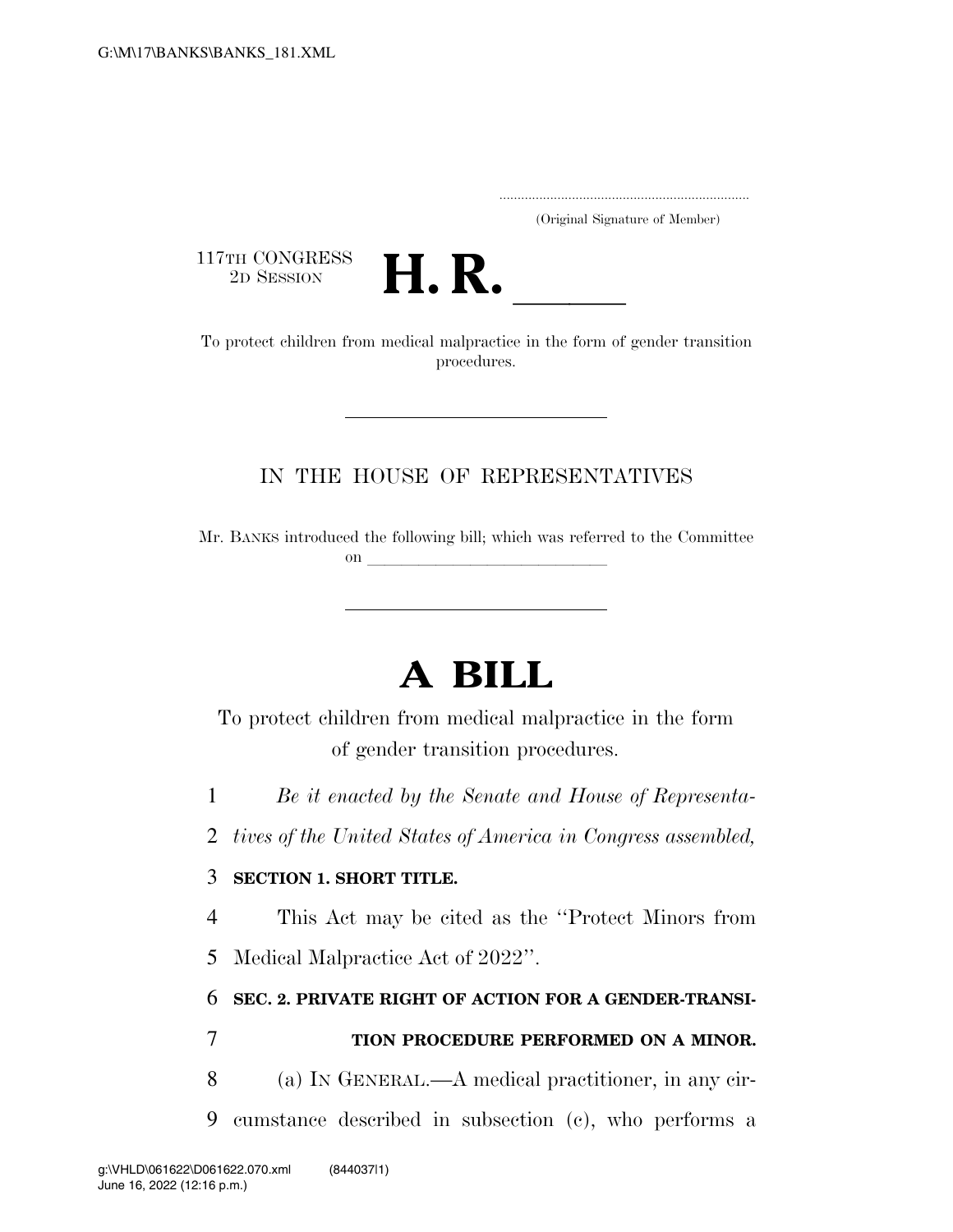gender-transition procedure on an individual who is less than 18 years of age shall, as described in subsection (b), be liable to the individual if injured (including any phys- ical, psychological, emotional, or physiological harms) by such procedure, related treatment, or the aftereffects of the procedure or treatment.

 (b) PRIVATE RIGHT OF ACTION.—An individual cov- ered by subsection (a) who receives a gender-transition procedure from a medical practitioner (or a representative, including a legal guardian, on behalf of such individual) may, not later than the day that is 30 years after the date on which the individual turns 18 years of age, bring a civil action against such medical practitioner in a court of com-petent jurisdiction for—

- (1) declaratory or injunctive relief;
- (2) compensatory damages;
- (3) punitive damages; and
- (4) attorney's fees and costs.

 (c) CIRCUMSTANCES.—For the purposes of sub- section (a), the circumstances described in this subsection are that—

 (1) the medical practitioner or the individual re- ceiving the gender-transition procedure traveled in interstate or foreign commerce, or traveled using a means, channel, facility, or instrumentality of inter-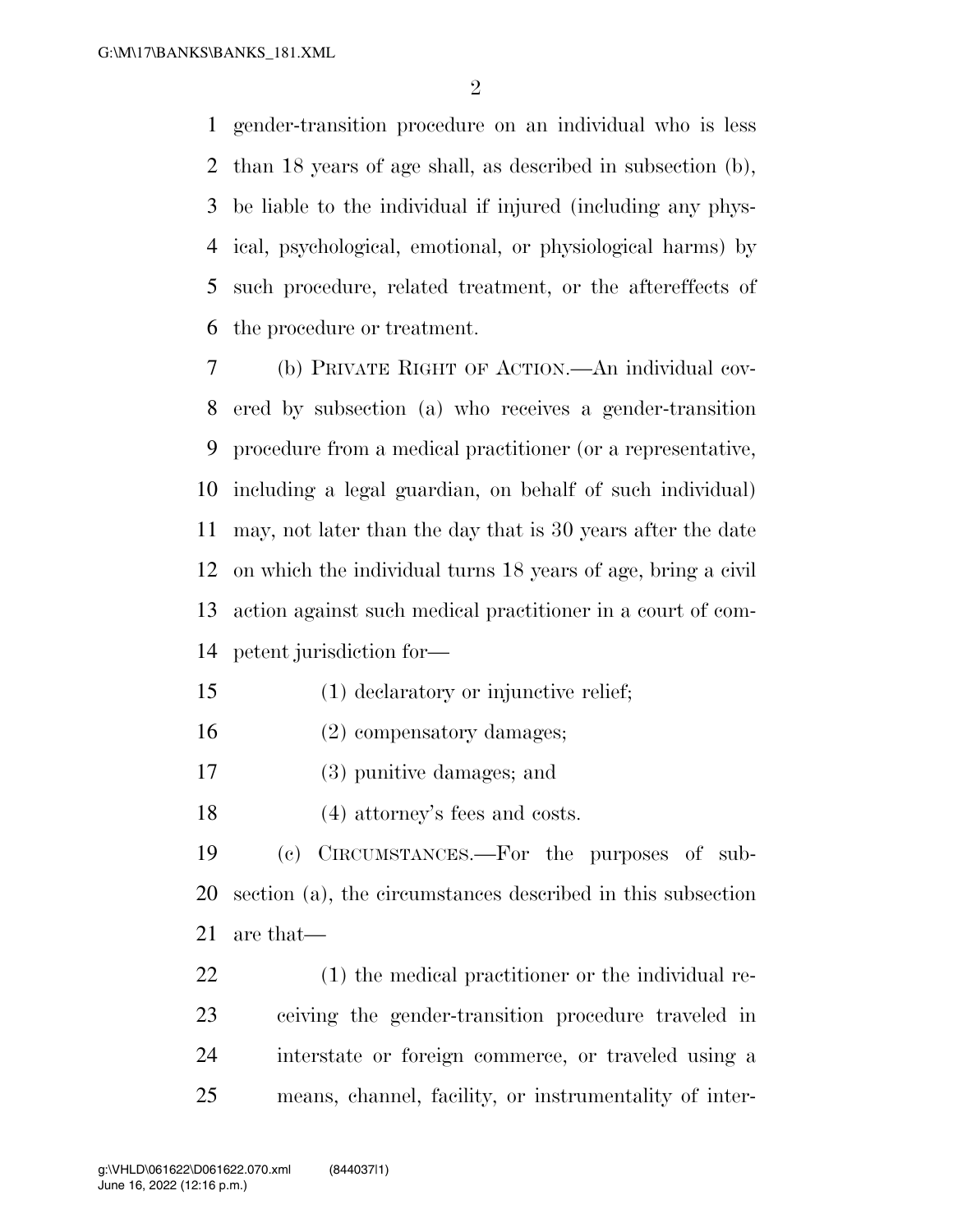state or foreign commerce, in furtherance of or in connection with the conduct described in subsection (a);

 (2) the medical practitioner used a means, channel, facility, or instrumentality of interstate or foreign commerce in furtherance of or in connection with the conduct described in subsection (a);

 (3) any payment of any kind was made, directly or indirectly, in furtherance of or in connection with the conduct described in subsection (a) using any means, channel, facility, or instrumentality of inter- state or foreign commerce or in or affecting inter-state or foreign commerce;

 (4) the medical practitioner transmitted in interstate or foreign commerce any communication relating to or in furtherance of the conduct de- scribed in subsection (a) using any means, channel, facility, or instrumentality of interstate or foreign commerce or in or affecting interstate or foreign commerce by any means or in any manner, including by computer, mail, wire, or electromagnetic trans-mission;

 (5) any instrument, item, substance, or other object that has traveled in interstate or foreign com-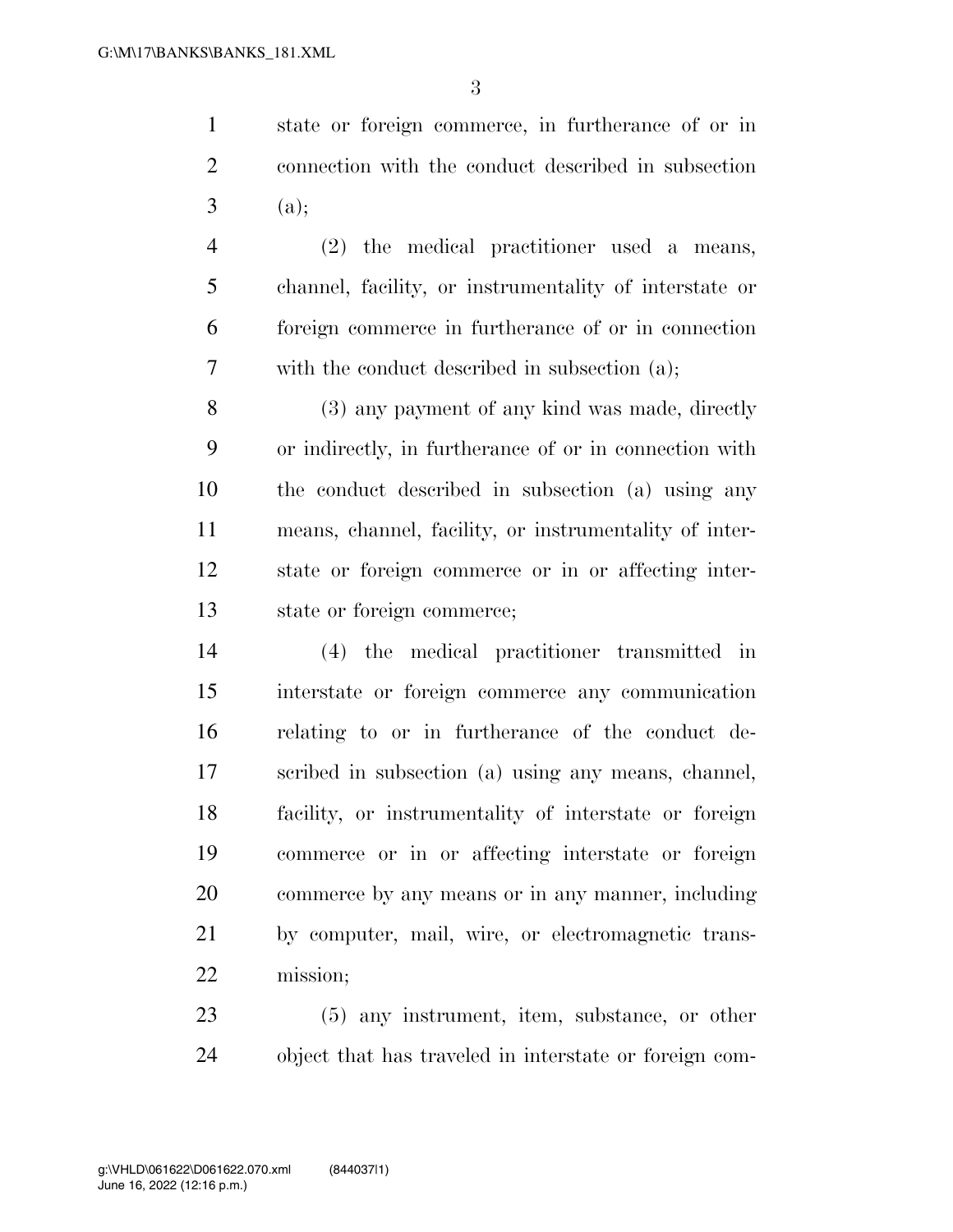merce was used to perform the conduct described in 2 subsection (a);

 (6) the conduct described in subsection (a) oc- curred within the special maritime and territorial ju- risdiction of the United States, or any territory or possession of the United States; or

 (7) the conduct described in subsection (a) oth- erwise occurred in or affected interstate or foreign commerce.

#### **SEC. 3. PRESERVING FREEDOM OF CONSCIENCE AND MED-**

#### **ICAL JUDGEMENT FOR MEDICAL PROVIDERS.**

 Notwithstanding any other provision of law, no provi- sion of Federal law shall require, or be construed to re- quire, a medical practitioner to perform a gender-transi-tion procedure.

#### **SEC. 4. PROHIBITION ON FUNDING FOR CERTAIN STATES.**

 Notwithstanding any other provision of law, any State that requires medical practitioners to perform any gender-transition procedure on an individual in the State shall be ineligible to receive any Federal funding from the Department of Health and Human Services.

### **SEC. 5. DEFINITIONS.**

In this Act:

 (1) BIOLOGICAL SEX.—The term ''biological sex'' means the genetic classification of an individual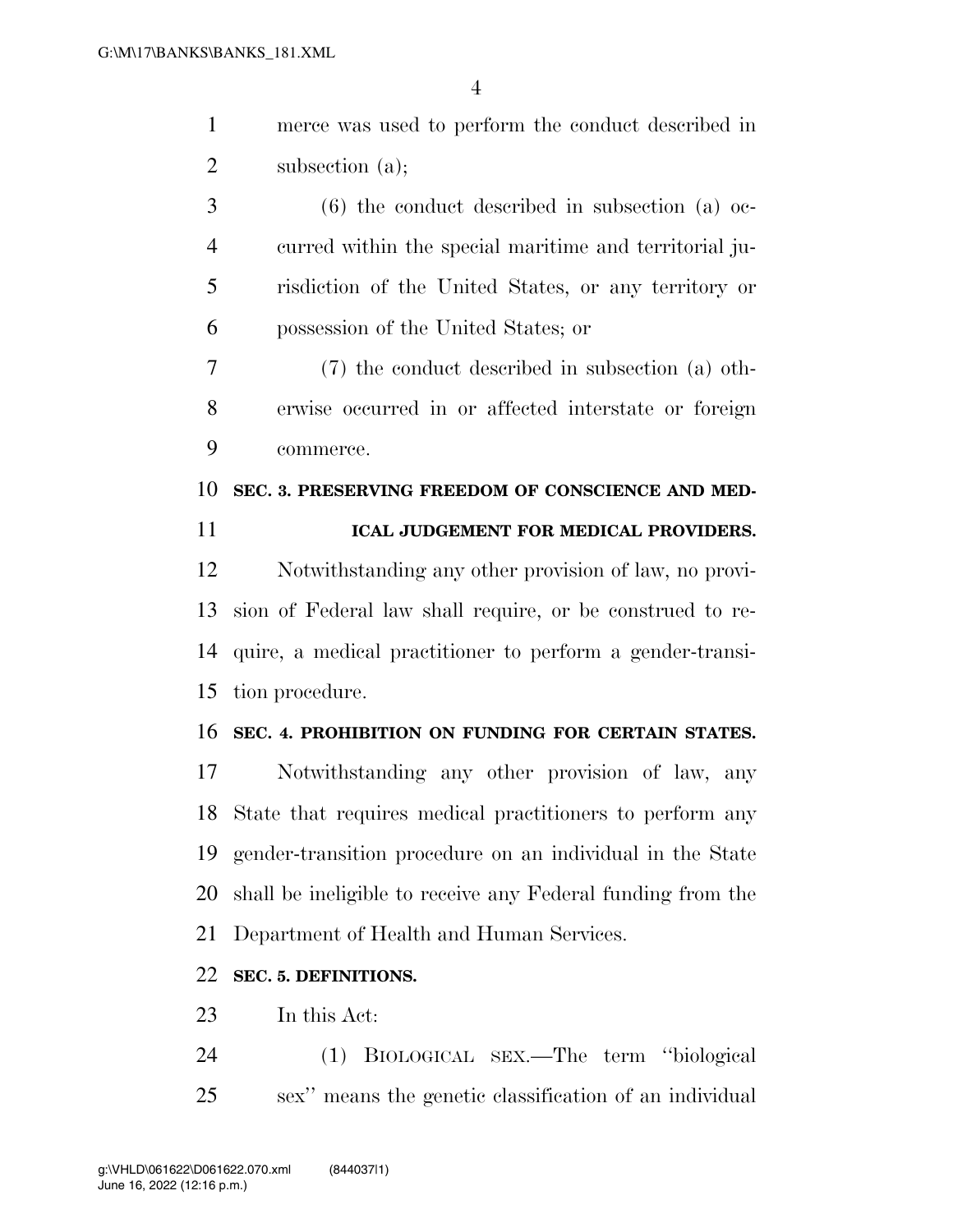| $\mathbf{1}$   | as male or female, as reflected in the organization    |
|----------------|--------------------------------------------------------|
| $\overline{2}$ | of the body of such individual for a reproductive role |
| 3              | or capacity, such as through sex chromosomes, natu-    |
| $\overline{4}$ | rally occurring sex hormones, and internal and ex-     |
| 5              | ternal genitalia present at birth, without regard to   |
| 6              | the subjective sense of identity of the individual.    |
| 7              | (2) GENDER-TRANSITION PROCEDURE.—                      |
| 8              | (A) IN GENERAL.—Except as provided in                  |
| 9              | subparagraph (B), the term "gender-transition"         |
| 10             | procedure" means—                                      |
| 11             | (i) the prescription or administration                 |
| 12             | of puberty-blocking drugs for the purpose              |
| 13             | of changing the body of an individual so               |
| 14             | that it conforms to the subjective sense of            |
| 15             | identity of the individual, in the case such           |
| 16             | identity is at odds with the individual's bi-          |
| 17             | ological sex;                                          |
| 18             | (ii) the prescription or administration                |
| 19             | of cross-sex hormones for the purpose of               |
| 20             | changing the body of an individual so that             |
| 21             | it conforms to the subjective sense of iden-           |
| 22             | tity of the individual, in the case such               |
| 23             | identity is at odds with the individual's bi-          |
| 24             | ological sex; or                                       |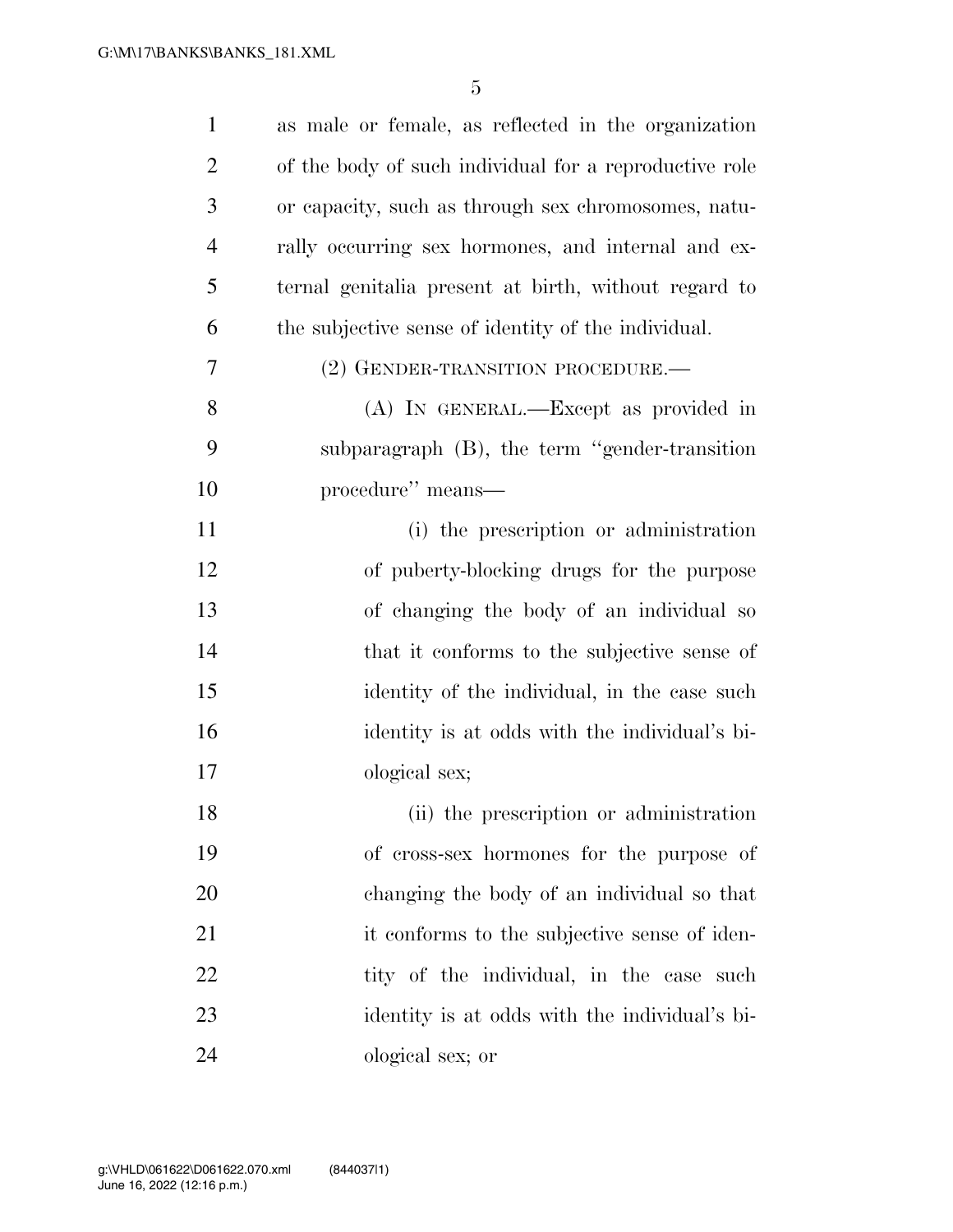| $\mathbf{1}$   | (iii) a surgery to change the body of        |
|----------------|----------------------------------------------|
| $\overline{2}$ | an individual so that it conforms to the     |
| 3              | subjective sense of identity of the indi-    |
| $\overline{4}$ | vidual, in the case such identity is at odds |
| 5              | with the individual's biological sex.        |
| 6              | (B) EXCEPTION.—The term "gender-tran-        |
| 7              | sition procedure" does not include—          |
| 8              | (i) an intervention described in sub-        |
| 9              | paragraph (A) that is performed on—          |
| 10             | (I) an individual with biological            |
| 11             | sex characteristics that are inherently      |
| 12             | ambiguous, such as those born with           |
| 13             | 46 XX chromosomes with virilization,         |
| 14             | 46<br>chromosomes<br>XY<br>with              |
| 15             | undervirilization, or having both ovar-      |
| 16             | ian and testicular tissue; or                |
| 17             | (II) an individual with respect to           |
| 18             | whom a physician has determined              |
| 19             | through genetic or biochemical testing       |
| 20             | that the individual does not have nor-       |
| 21             | mal sex chromosome structure, sex            |
| 22             | steroid hormone production, or sex           |
| 23             | steroid hormone action, for a biologi-       |
| 24             | cal male or biological female;               |